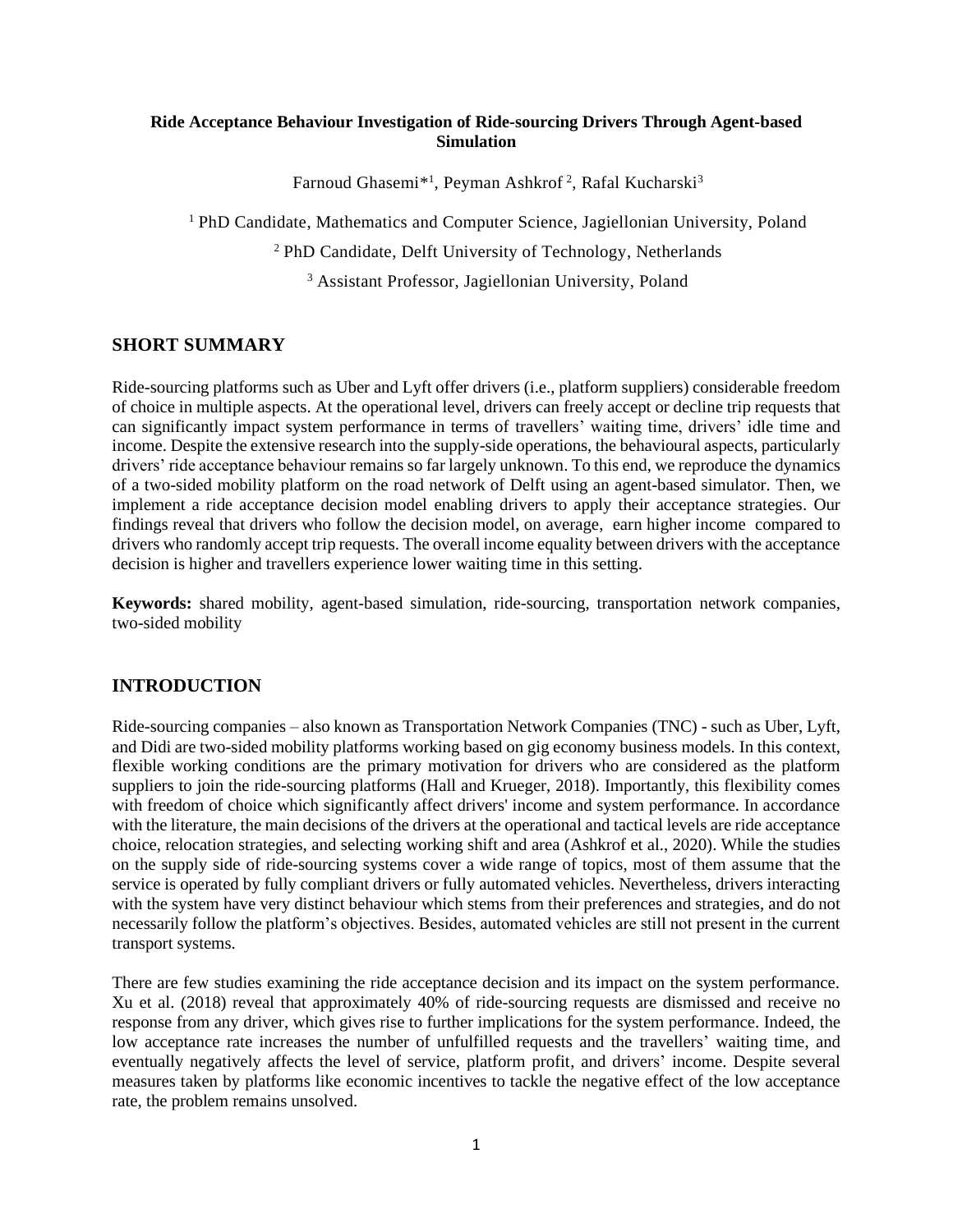This calls for further studies on the nature of the ride acceptance decision and its consequences on the system. To this end, in this study, we first reproduce the dynamics of a two-sided mobility platform on the road network of Delft in the Netherlands using our MaaSSim agent-based simulator (Kucharski and Cats, 2020). We define two main classes of agents: drivers and travellers. Next, we implement an acceptance decision model based on a binary logit model derived from a recent stated preference experiment. We investigate the effects of the ride acceptance decision on the system performance in the simulation framework and then evaluate several key performance indicators such as travellers' waiting time as well as drivers' idle time and income.

### **METHODOLOGY**

Considering the characteristics of ride-sourcing parties, we utilize our agent-based simulator, MaaSSim, to efficiently reproduce the dynamics of the ride-sourcing environment. Agent-based Modelling (ABM) is the most used computational and modelling framework to simulate independent decision-makers (agents) with different tastes and preferences, as well as to capture the potential interactions between them (Macal and North, 2011). We define two main classes of agents. On the demand side, we have travellers requesting rides from an origin to a destination at a certain time, and on the supply side, there are drivers offering rides to them. Since supply and demand are microscopic, each agent explicitly represents a single driver or traveller, as well as its movements in time and space (road network graph). Besides, agents can have various behavioural characteristics through user-defined decision modules. Apart from this, the platform is defined as an intermediate agent linking the demand to supply through a matching algorithm. Notably, we use the "*first-dispatch*" protocol for matching, which simply pairs the traveller with the closest idle driver who is predicted to have the shortest travel time (Yan and Korolko, 2019).

For this study, we developed a ride acceptance decision module for the MaaSSim simulator. This module is developed based on a recent stated preference experiment conducted by Ashkrof et al., (2021), which investigates the effect of various attributes on the ride acceptance choice of drivers. Accordingly, the ride acceptance choice set  $C = \{a, r\}$  is comprised of alternative a, *request-acceptance*, and alternative r,  $request-rejection$ , with a set of influential attributes  $I$ . We calculate the corresponding utility and probability of each alternative based on the Logit model formulation as follows:

$$
V_{na} = \sum_{i \in I} \beta_{nai} \cdot x_{nai}
$$
 (1) 
$$
P_{na} = \frac{Exp(V_{na})}{Exp(V_{na}) + 1}
$$
 (2)  

$$
V_{nr} = 0
$$
 (3) 
$$
P_{nr} = \frac{I}{Exp(V_{na}) + 1}
$$
 (4)

Where eq. (1) presents the systematic utility of alternative *a* perceived by the driver *n* as a function of parameters ( $\beta$ ,) and attributes (x,), eq. (2) represents the probability of the alternative a to be chosen. Due to the binary characteristic of the ride acceptance choice set, the model parameters were only estimated for the *request-acceptance* alternative. Therefore, the systematic utility of alternative  $r(V_{n})$  is equal to zero as shown in eq. (3) with the corresponding probability indicated in eq. (4).

The attributes and the parameters considered for the ride acceptance decision model coupled with their definitions are illustrated in table 1. The beta values were estimated for the *request-acceptance* alternative, which means any attribute with a negative beta value is decreasing the chance of acceptance. While the model includes five main attributes, Alternative Specific Constant (ASC) captures the effect of unobserved attributes on the utility of alternatives.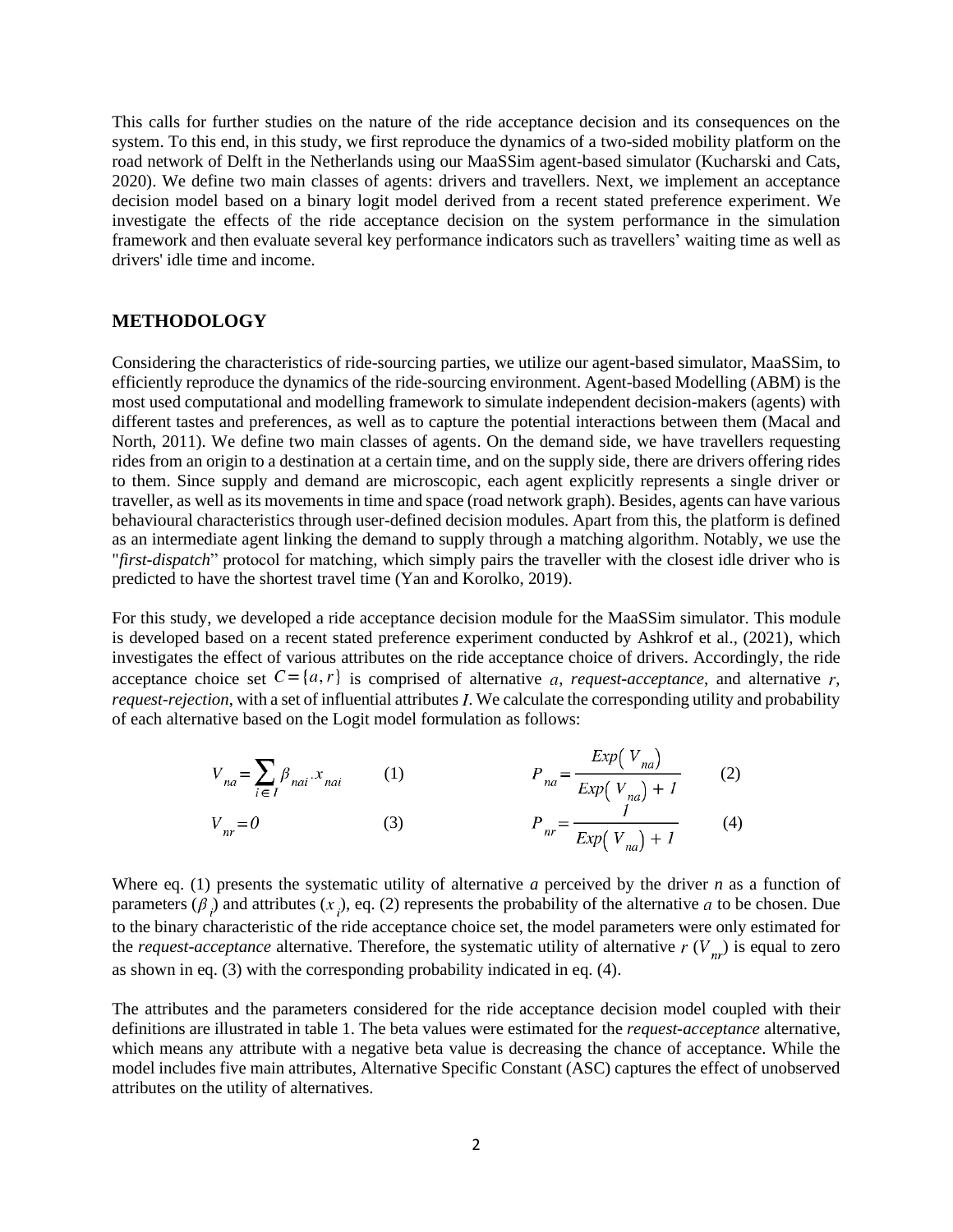| <b>Attributes</b>         | $\beta$ value | <b>Definition</b>                                                                                                                                                                                                                                                                                   |
|---------------------------|---------------|-----------------------------------------------------------------------------------------------------------------------------------------------------------------------------------------------------------------------------------------------------------------------------------------------------|
| ASC                       | 1.5           | Alternative specific constant with the value equal to 1                                                                                                                                                                                                                                             |
| Pick-up time [min]        | $-0.0491$     | The travel time from the driver's location to the<br>traveller's spot                                                                                                                                                                                                                               |
| <i>Waiting time [min]</i> | $-0.0173$     | The duration between the last drop-off and the<br>incoming ride                                                                                                                                                                                                                                     |
| Time1_Loc                 | $-0.265$      | Dummy variable which is equal to 1 if and only if the<br>driver is at the beginning (first one-third) of his/her<br>working shift and city centre. Otherwise, it is equal to<br>$\Omega$ .                                                                                                          |
| Req_Long_Rate_Declined    | 0.0909        | Equal to the product of request type (1 if it is non-<br>shared and $0$ if it is shared), trips distance $(1$ if it is<br>greater than 80% of all trip distances, otherwise 0),<br>traveller's rating out of 5 and the previous request<br>status of the driver (1 if it was declined, otherwise 0) |

# **Table 1: Decision model parameters**

# **RESULTS**

We start our experiments by setting the road network and arbitrary parameters. For illustrative purposes, we simulate a medium-size city, Delft in the Netherlands. The simulation time for each experiment is 5 hours and all simulated rides are non-shared type (e.g., UberX). We assume a hypothetical central area for the city with a geographical centre and 1.5 [km] radius. While the vehicle speed is fixed to 18 [km/h] in the central area, the vehicle speed on the rest of the road network is constant and 36 [km/h]. This speed difference helps us reproduce the congestion in the city centre. The number of driver and traveller agents are set to 20 and 500, respectively – which we found to be a condition where drivers do not remain idle for a long time and travellers do not wait a lot to be picked up. Drivers are distributed over the road network synthetically with random starting positions at the graph node level. The trip fare calculated by the platform (e.g., Uber) is based on a base fare and an additional fare per kilometre depending on the city. However, for simplicity, we assume a trip fare of 2  $\left[\frac{\epsilon}{km}\right]$  which is the calculated average fare based upon the Uber price estimator (Uber Technologies Inc., 2021).

Subsequently, we define two classes of drivers, (i) behavioural class, drivers who employ the ride acceptance model, (ii) random class, drivers who accept ride requests randomly with a predefined probability. Behavioural drivers rely on our decision model to decide about incoming ride requests, while random drivers randomly accept the requests. For the ease of comparison between the two models, we assume the average acceptance probability of both classes is the same. Thus, we have two groups of drivers with an equal acceptance probability, behavioural and random, who employ and do not employ the decision model, respectively. We illustrate the decision model and the role of attributes in Fig. 1, which shows that the pick-up time is the most influential attribute on the ride acceptance behaviour.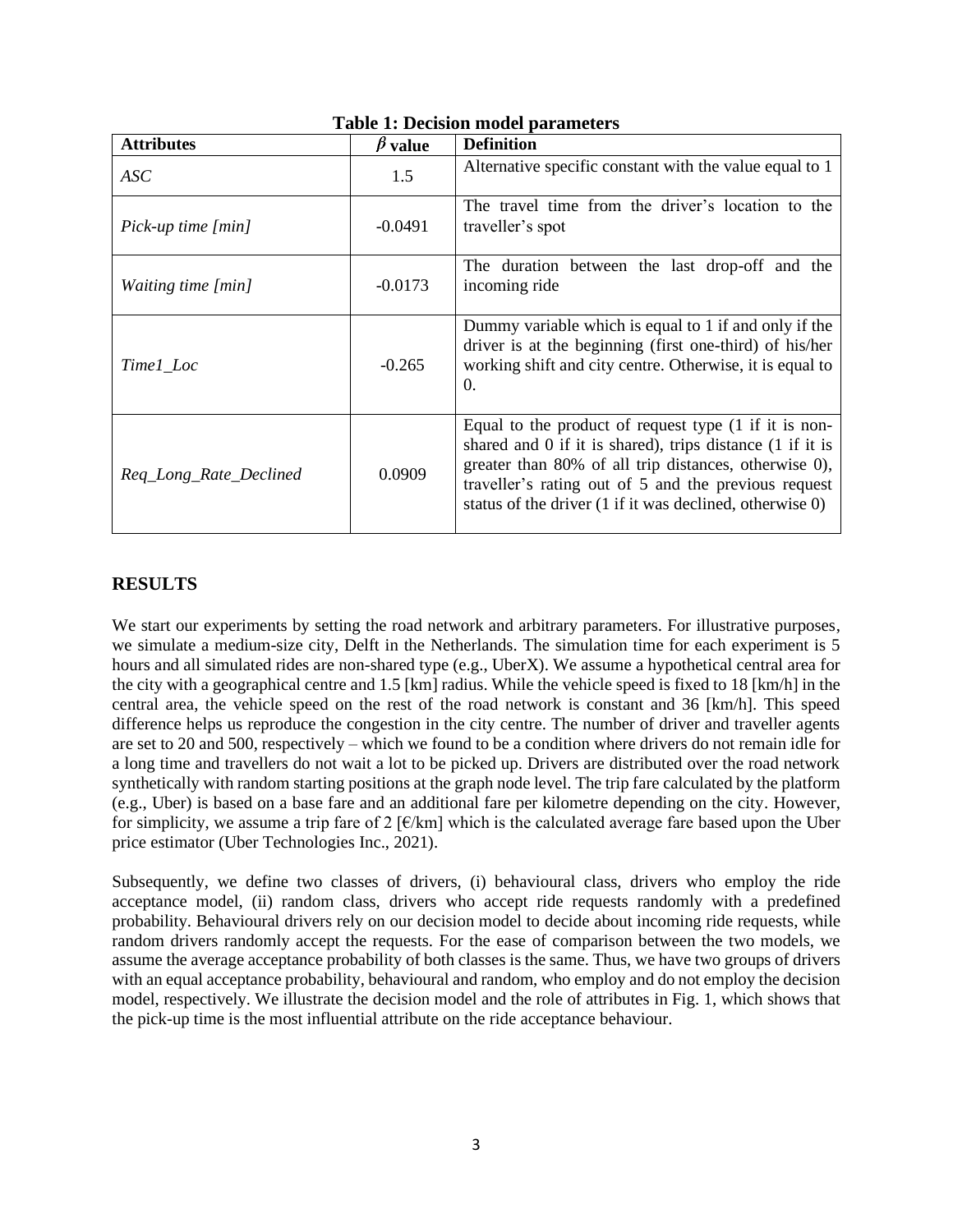

Figure. 1. Sensitivity of the ride acceptance probability to the attributes of the ride acceptance model (defined in table 1). While *pick-up time* **(a)**, *waiting time* **(b)** and *Time1\_Loc* attributes **(c)** have a negative impact on the acceptance probability, *Req\_Long\_Rate\_Declined* attribute **(d)** positively affects the acceptance probability. Furthermore, *pick-up time* has the most significant impact, however, the model remains highly non-deterministic (visible as the blue and orange dots scattered around the plots).

To inspect the impact of the ride acceptance model on the system, we run the simulations with 20 random drivers and 500 travellers. After 10 replications of the same setup (100% random), we gradually replace random drivers with behavioural ones. Eventually, we reach the setup with 100% behavioural (in 11 steps, each replicated 10 times). Fig 2. presents the strong trend in the driver income (a) and traveller waiting time (b).



**Figure. 2.** Driver income **(a)** and traveller waiting time **(b)** varying with the share of behavioural drivers in service. **(a)** In general, behavioural drivers' (orange) income is greater than random drivers' (blue) income. Notably, the income of random drivers decreases as the share of behavioural drivers increases. Furthermore, the average income of all drivers (green) remains constant. **(b)** On the whole, travellers served by random drivers (blue) are waiting more than those who travel with behavioural drivers (orange). As the share of behavioural drivers increases, the waiting time of travellers served by random drivers also increases. Moreover, the average waiting time of all travellers (green) decreases with the increasing share of behavioural drivers.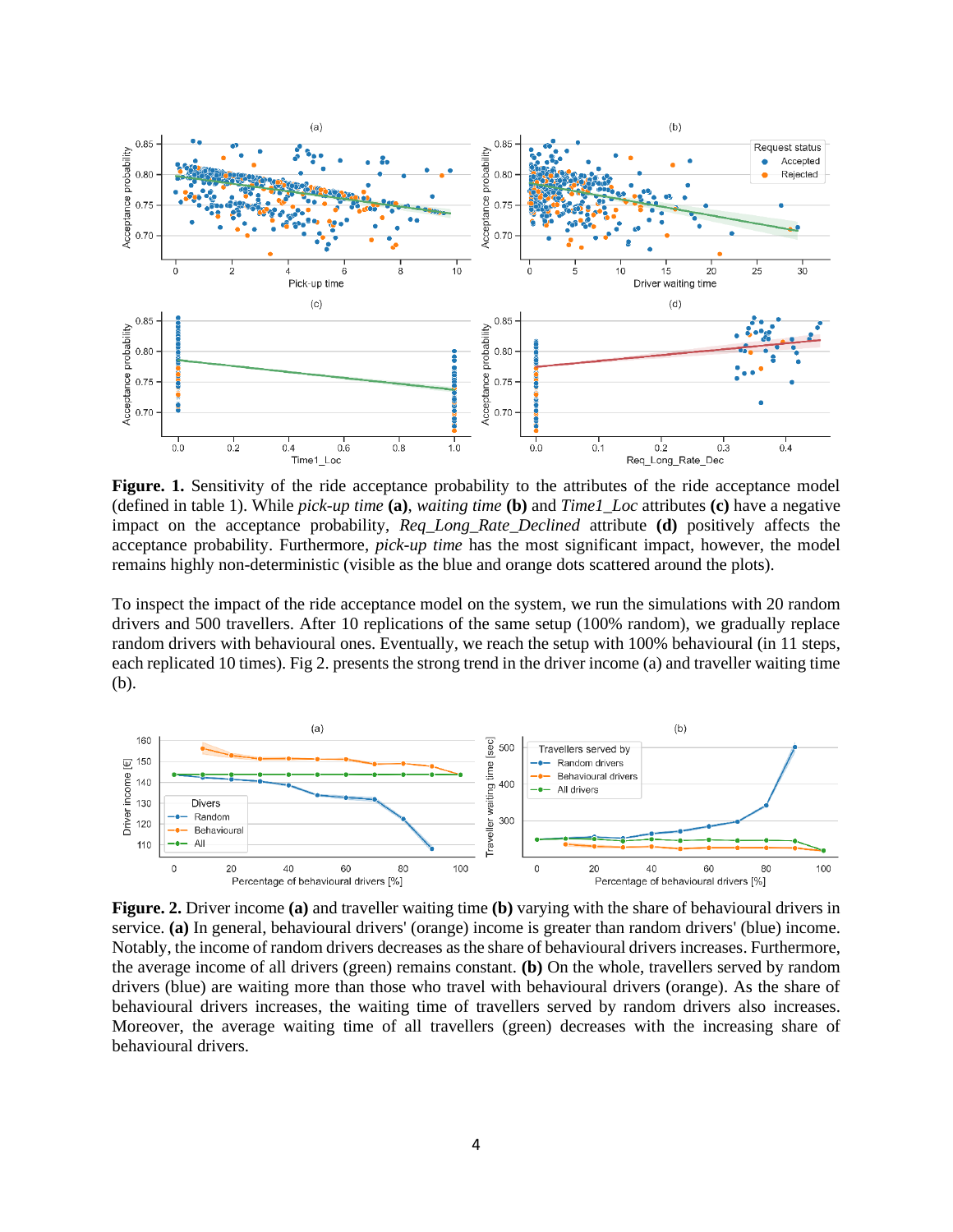Behavioural drivers and travellers served by them appear to be advantaged. Moreover, they suffer from inequalities less than random drivers (Fig. 3). This emphasizes the importance of decision models in simulation results, particularly inequality issues in ride-sourcing (Bokányi and Hannak, 2020).



**Figure. 3.** Distribution of driver income **(a)** and driver waiting time **(b)** with 50% behavioural and 50% random drivers. There is a considerable income difference between the two groups of drivers. Not only the behavioural drivers are earning more, but also with less variability compared to random drivers. Besides, greater inequality can be observed in random drivers' idle time. However, the averages for both groups are almost the same.

### **CONCLUSIONS**

In this research, we investigated the ride acceptance behavior of the ride-sourcing drivers in our agentbased simulation framework. We reproduced the ride-sourcing environment in MaaSSim simulator for the road network of Delft city in the Netherlands, where we implemented a novel binary logit model for the ride acceptance decision. Our results show that pick-up time has the most substantial impact on drivers' decisions among the attributes. However, the model is less sensitive to the other attributes like drivers' waiting time and location, trip distance, travellers' rating, etc.

Furthermore, we found that introduction of the ride acceptance behavior for the system can significantly affect the platform performance. Two classes of drivers (behavioral drivers who follow the ride acceptance behaviour model and random drivers who randomly accept/reject the incoming requests) and travellers served by them are dealing with very different experiences in the same platform. In addition, this difference is growing as the share of behavioral drivers in the system increase. While, on the average, behavioral drivers earn more, travellers served by random drivers wait longer. Moreover, the implementation of the decision model equalizes the incomes among the drivers. Thus, we advocate for including this behavior in future ride-sourcing simulations.

### **ACKNOWLEDGMENT**

This research was funded by National Science Centre in Poland program OPUS 19 (Grant Number 2020/37/B/HS4/01847) and by Jagiellonian University under the program Excellence Initiative: Research University (IDUB).

This work was supported by the H2020 European Research Council under Grant 804469 and by the Amsterdam Institute for Advanced Metropolitan Solutions.